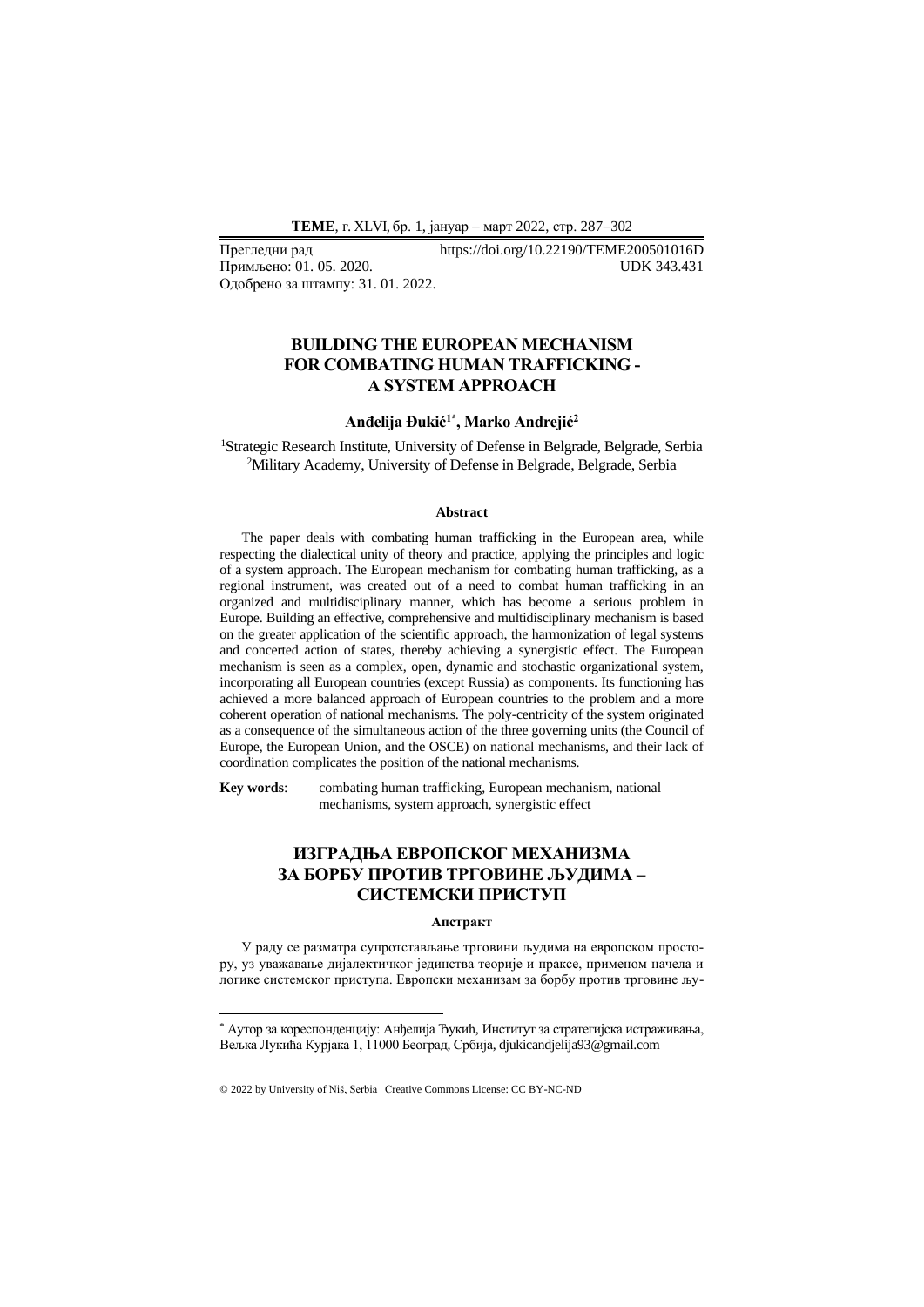дима, као регионални инструмент, створен је из потребе да се приступи организованом и мултидисциплинарном супротстављању трговини људима која је постала озбиљан проблем у Европи. Изградња ефективног, целовитог и мултидисциплинарног механизма заснива се на већој примени научног приступа, хармонизацији правних система и усаглашеном деловању држава, чиме се постизе синергијски ефекат. Европски механизам се разматра као комплексан, отворен, динамичан и стохастичан организациони систем у који су, као компоненте, укључене све државе Европе (осим Русије). Његовим функционисањем постигнут је уједначенији приступ европских држава проблему и усклађеније деловање националних механизама. Полицентричност система, настала као последица истовременог деловања три управљачке јединице (Савет Европе, Европска унија и ОЕБС) на националне механизме и њихова недовољна координација, усложава положај националних механизама.

**Кључне речи**: борба против трговине људима, Европски механизам, национални механизми, системски приступ, синергијски ефекат.

### *INTRODUCTION*

In the conditions of globalization (the centralization of resource management on the planet Earth) and the existence of world problems such as poverty, hunger, widespread discrimination on various grounds, wars and similar negative social phenomena, the world is faced with increasing crime, where *human trafficking* (*trafficking in human beings; trafficking in persons*) is singled out by its unscrupulousness. Human trafficking has become a worldwide phenomenon in recent decades, among other things due to the adequate logistics it supports, and it is one of the most serious forms of human rights violations and a highly profitable form of crime. It affects all countries in the world, both those in transition and developed, as countries of origin, transit and/or destination countries. The spread of human trafficking has brought this phenomenon into the focus of interest of scientists, researchers, international organizations and countries, primarily for the protection of the common goods, that is, for the prevention, direction, and control of this phenomenon and the assistance and protection of victims. The interest of the community for human trafficking in the late  $20<sup>th</sup>$  century, at the global level, led to the cooperation of states and the adoption of an international agreement - the *Protocol to Prevent, Suppress and Punish Trafficking in Persons, Especially Women and Children* (UN Protocol), adopted in 2000 as a supplementary protocol to the *Convention against Transnational Organized Crime* (UN Convention) (UNODC, 2000).

The severity of the problems at the global level can be seen from the data of international organizations (although there are significant differences in defining victims according to forms of exploitation). The United Nations Office on Drugs and Crime (UNODC) has collected data, for the period 2003-2016, on about 225 thousand victims detected worldwide, most of them in 2016 - over 24.000 (UNODC, 2018: 7). The data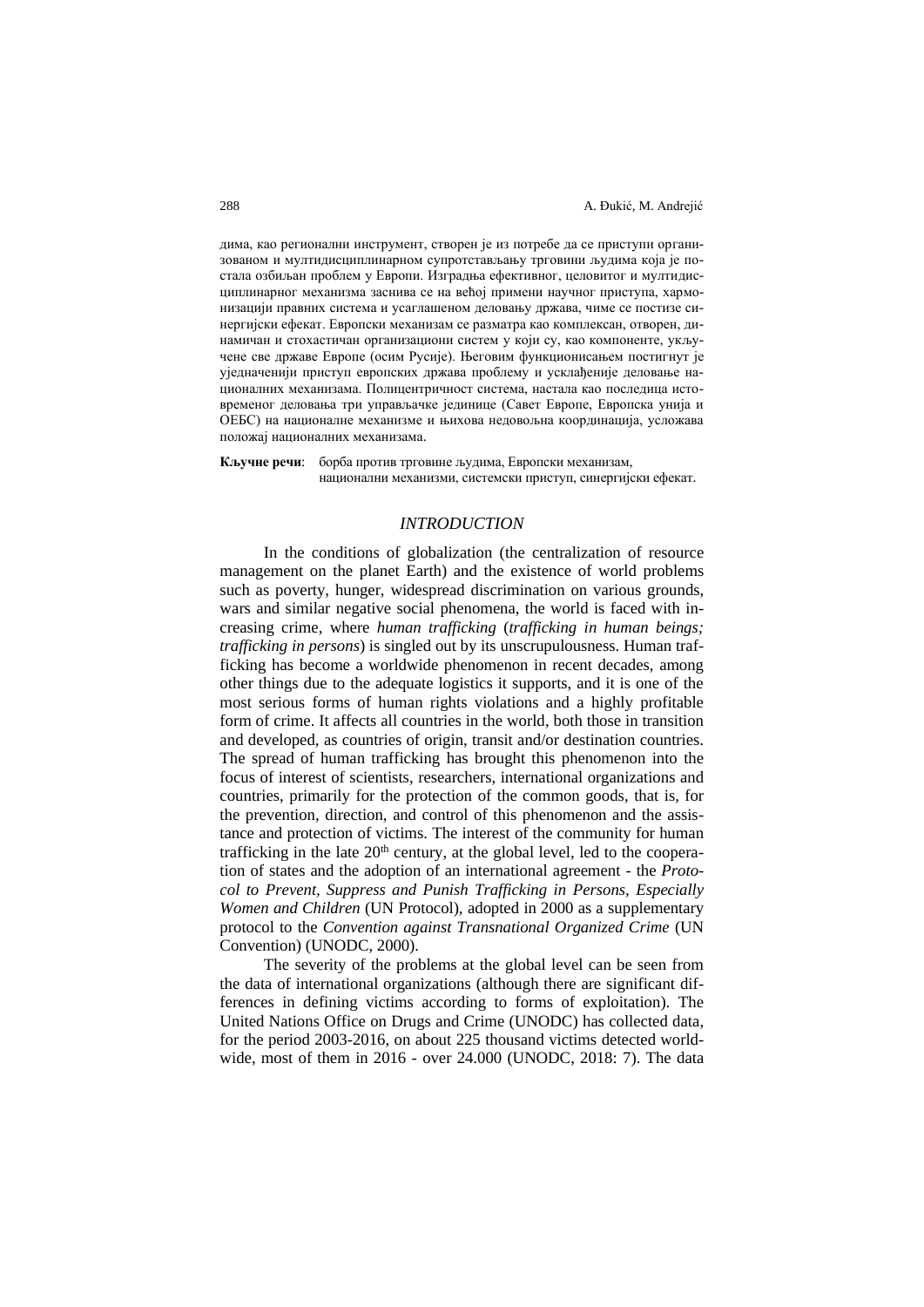points to the need for continuous upgrading of existing mechanisms for combating human trafficking (CHT) on global, regional and national levels to increase their effectiveness and efficiency.

As human trafficking is a complex and dynamic social phenomenon, combating it requires an adequate approach based on the dialectical unity of theory and practice. General system(s) theory (GST), a system approach as a methodological approach to scientific research and system(s) analysis as a methodological procedure, provides a good basis for critically scanning existing systems and designing new systems for CHT. The paper is an attempt to, using the systems analysis, perceive the basic functioning of the existing regional mechanism for CHT in Europe, that is, the *European mechanism for CHT*  $(EM)^1$  as a system. The system developed for CHT must follow actors of this process (with characteristic phases, events, and subjects) throughout the "whole life cycle," throughout the flow (from origin to destination) and through the quality of measures, activities, and procedures that achieve victory in CHT and increase the utility degree of "consequences of victory."

The paper considers the existing EM as a complex, open, stochastic and dynamic organizational system through the analysis of goals, functions, structure, governing components and feedbacks, as well as the application of multidisciplinarity in its construction. EM was built as a hierarchical and monocentric system based on the *Council of Europe Convention on Action against Trafficking in Human Beings* (CoE Convention) (CoE, 2005). With the development and increased engagement of OSCE and EU institutions on CHT, two new governance units were created, giving EM the hallmarks of a system with polycentric governance. The harmonized policies and efforts of the states have strengthened the capacities and improved the quality of national mechanisms for CHT (NM). Integration into EM, due to dynamic interactions in the system, created a new quality of NMs, achieved a more homogeneous treatment, coordinated action and fulfilled the preconditions for the mechanism to accomplish greater effects (synergy of the system)<sup>2</sup>. Further qualitative and quantitative strengthening of the EU institutions and the commitment

<sup>&</sup>lt;sup>1</sup> The term *European mechanism* is not in the official use of the Council of Europe and the European Union; it is introduced for the purpose of this paper to cover all relevant anti-trafficking subjects in Europe.

<sup>&</sup>lt;sup>2</sup> *System synergy* is a complex joint action of system components within the whole when the system properties do not originate from the nature of the components but are the result of the dynamics of the interconnections of the components within the system, which gives the possibility of achieving a synergistic effect. *A synergistic effect* is an occurrence when, by the functioning of the system as a whole, is achieved greater effects than the sum of the effects of all the components, viewed separately; it comes from new quality - *emergent properties* of components when they become part of a larger system.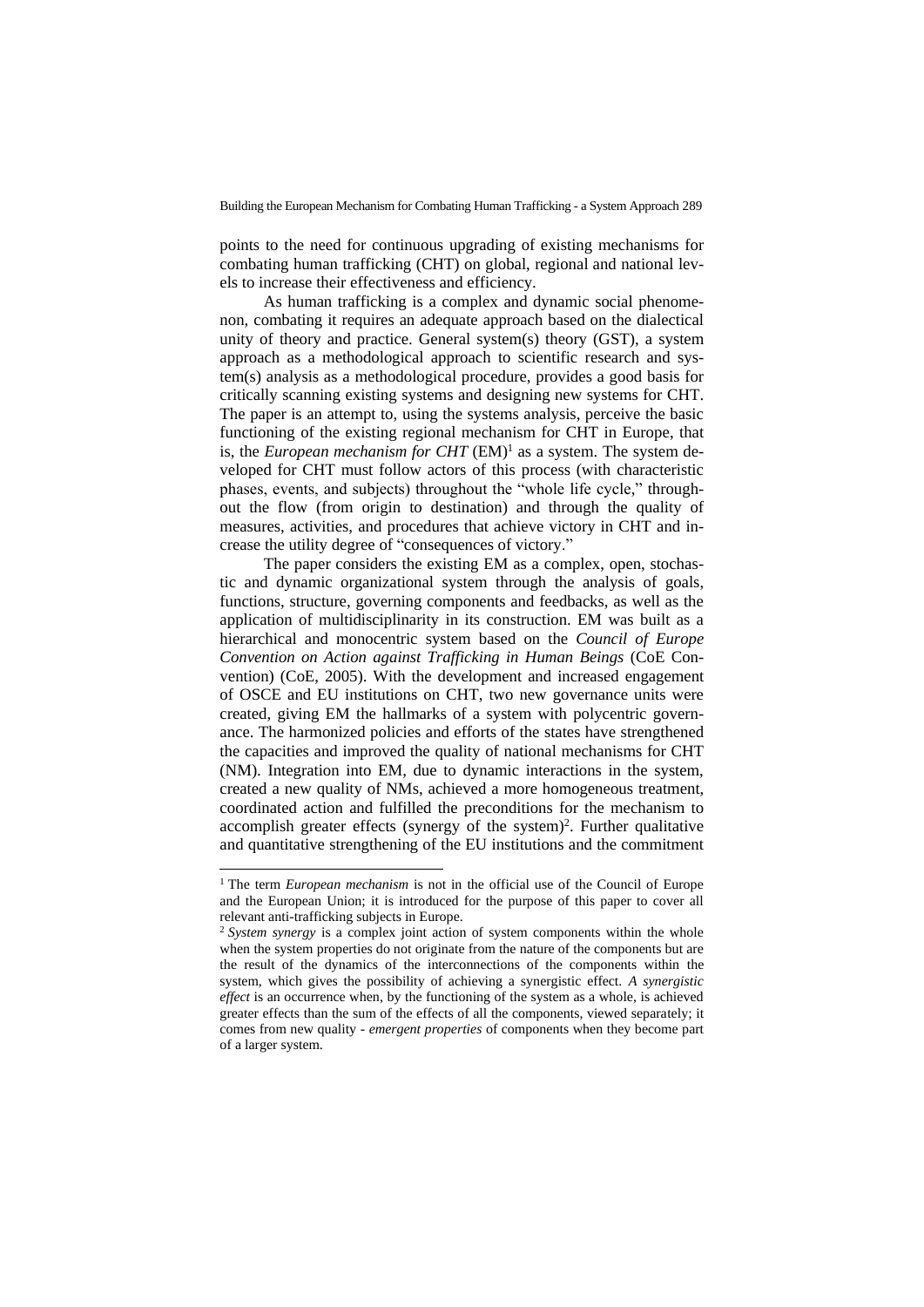of States to build the NMs, creates conditions for upgrading the existing system and managing processes more efficiently.

## *HUMAN TRAFFICKING AND SYSTEM APPROACH TO AN ORGANIZATION*

*Human trafficking.* After the 1980s, interest in human trafficking was intensified by various factors, such as the strengthening of feminist movements, public, government, and international organization's concerns about the exploitation of women, as well as Western and international media and people's concerns about migratory flows from underdeveloped countries. In order to provide interdisciplinary theoretical and empirical analyses and create the necessary measures to combat human trafficking, there was a need to engage experts in various scientific fields. The necessity of a system and multidisciplinary study of the phenomenon and its connections with the problems of economic, social, legal and political nature was noted, as well as the need to apply multidisciplinarity in the construction of counteraction mechanisms, which should include measures of prevention and protection of victims and repression.

With the aim of developing a new response to international human trafficking, offering guidelines to states for adoption of national strategies and laws, and assisting them in building national institutions for CHT, the *UN Protocol* has emerged. Among other things, the Protocol contains a broader definition of human trafficking, providing the base for further study of this social phenomenon in contemporary conditions. According to the Protocol, "*trafficking in persons* shall mean the recruitment, transportation, transfer, harbouring or receipt of persons, by means of the threat or use of force or other forms of coercion, of abduction, of fraud, of deception, of the abuse of power or of a position of vulnerability or of the giving or receiving of payments or benefits to achieve the consent of a person having control over another person, for the purpose of exploitation. Exploitation shall include, at a minimum, the exploitation of the prostitution of others or other forms of sexual exploitation, forced labour or services, slavery or practices similar to slavery, servitude or the removal of organs" (UNODC, 2000: art. 3). Human trafficking is also considered to be any act mentioned in the previous definition (recruitment, transportation or other action), even if there is the victim's consent to the intended exploitation if any of the mentioned means was used (threat of force, use of force or other means). In the case of children as victims (according to the Protocol these are persons under the age of 18), trafficking is also considered to be the recruitment, transportation, transfer, harbouring or receipt of a child for the purpose of exploitation, regardless of whether or not any of the means set forth have been used (coercion, fraud, abuse of power or other) (UNODC, 2000: art. 3). The definition has been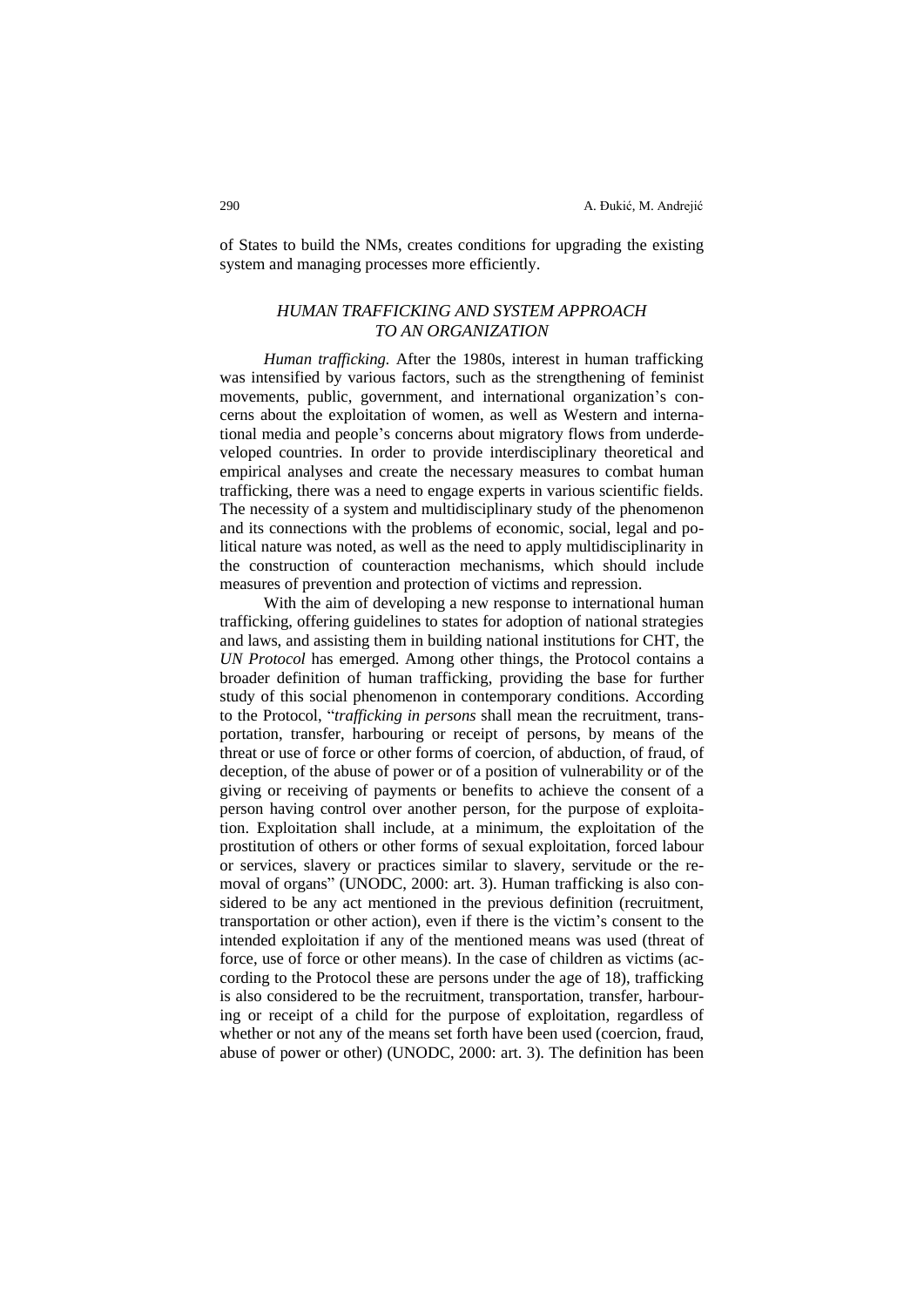taken up in its entirety in the CoE Convention, and the *EU Directive on preventing and combating trafficking in human beings and protecting its victims* (EU Directive) (EU, 2011: art. 2), with a little extension of the exploitation forms (EU, 2011: art. 2).

Due to the complexity of human trafficking, it is presented by definition as a process, not as an event or one crime. The complexity of the phenomenon originates from the interactions between supply and demand, the multiple stages through which victims go and the linkage of a variety of factors such as different crimes, a large number of different perpetrators, forms of exploitation, geographical locations and many environmental factors (social, economic, cultural and other). In a broader context, the complexity of CHT is also influenced by a large number of law enforcers and prosecution authorities, government and non-government agencies, civil society organizations, social institutions, and other actors in CHT and victim's protection.

*System approach.* At the basis of GST is the idea that different physical and social phenomena can be considered as wholes (holism) or systems, and the focus of theory lies in the interactions between the components of system and system with the environment. The basic term of GST is the system, and it has many definitions that are conditioned by the ambiance and position of one dealing with system theory (Bailey, 1970; Churchman, 1986; Morgan, 2005; Mele, Pels & Polese, 2010). Most definitions have in common that: a system is created to accomplish an assigned mission and achieve certain goals through the accomplishment of tasks; a system is composed of (interconnected) elements or components that make up the whole and interact (direction, intensity, features); the system transforms input resources into output resources (process results) through internal processes.

System approach, as a methodological and conceptual apparatus for treating phenomena and processes, has become one of the most used in the process of improving organizations and management. The starting point for applying a system approach to organizational systems<sup>3</sup> (organizations) is in the multidisciplinary analysis of the organization as a whole. Organizations are typically complex, stochastic, dynamic, and open systems, and they contain a large number of interconnected components and interact with elements of the environment. They are in a constant process of change and require active governing, and their behavior in the future is difficult to predict. The basic characteristics of organizational systems are

<sup>&</sup>lt;sup>3</sup> Organizational systems are designed on the basis of principles of objective and principles of constitution (functional and structural), work organization principles (collective and individual) and workplace organization principles (Andrejić i Milenkov, 2019: 127-128, 142-143).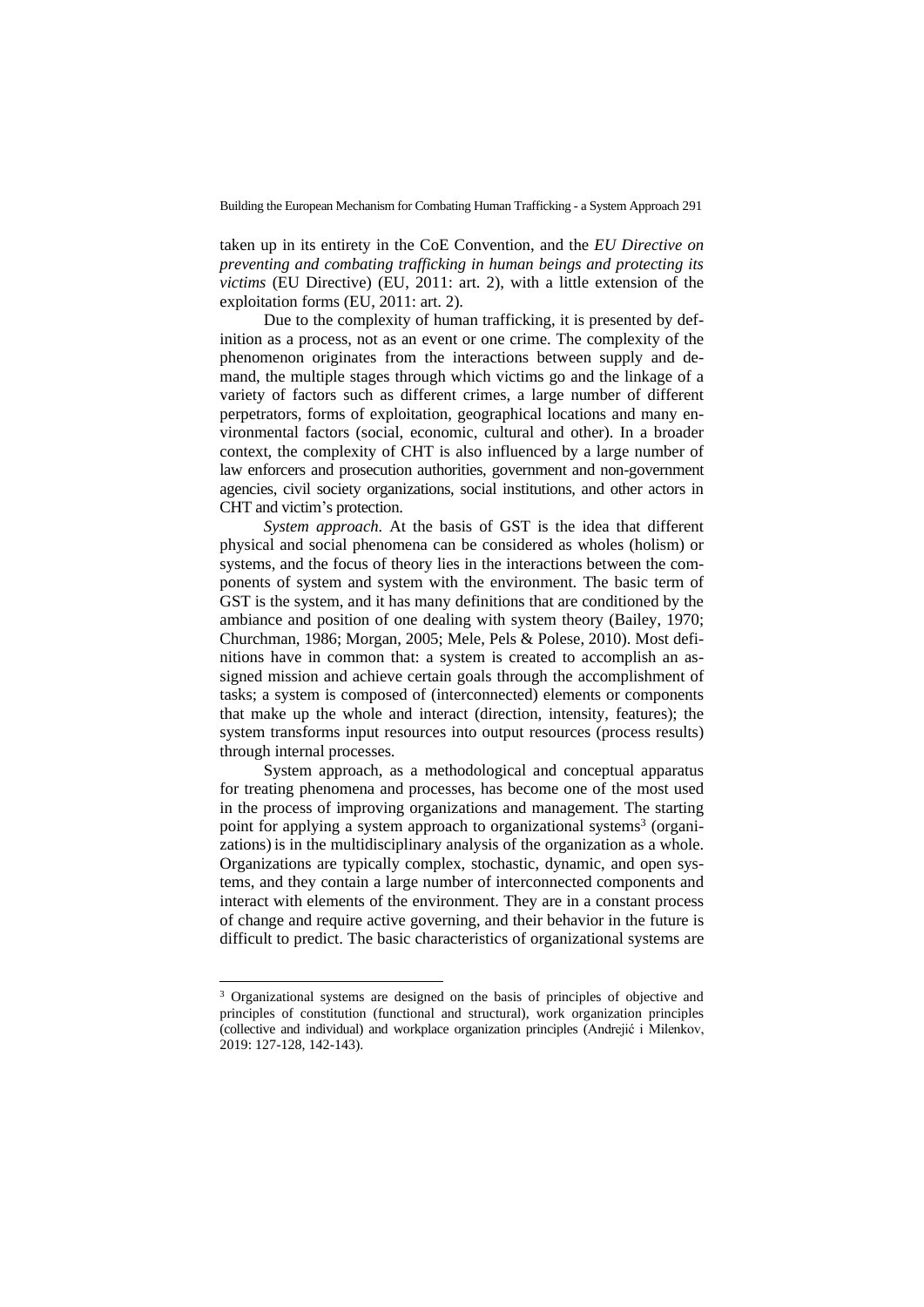goal(s), functions, processes, structure, boundaries, environment, interactions, and connections.

Organizational goals (objectives) are values to be achieved or preserved, and the achieved results of the organization represent the degree of goal's achievement. Some goals of the organization may be conflicting, and their relationship is resolved through the optimization of the desired results. According to the defining actors, system goals can be adopted, assigned, or a combination of them.

Organizational structure is the basis for achieving the projected goals; it is made up of components (elements and/or subsystems) and their relationships, with assigned roles, jobs, and tasks, which they execute in accordance with norms, rules, and restrictions. The structure is a source of dynamic interactions with the supra-system and within the system - between its belonging components among which hierarchical relationships<sup>4</sup> are built. Among the components, the most important is the governing component - the unit (decision-maker, individual or group), as dominant and responsible for the system functioning which, through the hierarchical links, provides the mono-centricity of the system. With the advent of multiple governing units at the top of the system, or in its subsystems, the system tends to poly-centricity as a non-hierarchical set of interactions between actors and without a dominant central authority<sup>5</sup> (Morrison et al., 2017: 2). Possible discontinuities in the organization structure between different levels of management and cross-functional discontinuities, weaken the organization structure, creating a series of isolated operational islands, especially in the absence of a unique governing. Opportunities for improving organizations are, precisely, between these operational islands and are reflected primarily in establishing better communication between them.

Organizational environment is composed of all external factors that affect the state of the organization (and the organization affects the state of the elements of the environment). The subjects of the environment are not only physical and topological, but primarily functional, behavioral,

<sup>4</sup> *Hierarchy* is a term that describes the structuring of a system in ranked order of components, according to levels of importance of each component. Component relationships are arranged such that the component(s) at a lower level is to some degree subordinated to a higher-level component. The existence of a unique governing (one governing component) ensures a certain degree of system centralization (monocentric system).

<sup>5</sup> *A polycentric governance system* consists of several formally independent autonomous units, whose autonomy implies that they act independently and without centralized coordination, and that they make decisions through processes of cooperation, competition, conflict and conflict resolution (Ostrom, 1999: 225). When there is an overlap of strategies and international institutions in one area, the effectiveness of complex governance depends on the cooperation of those governing institutions.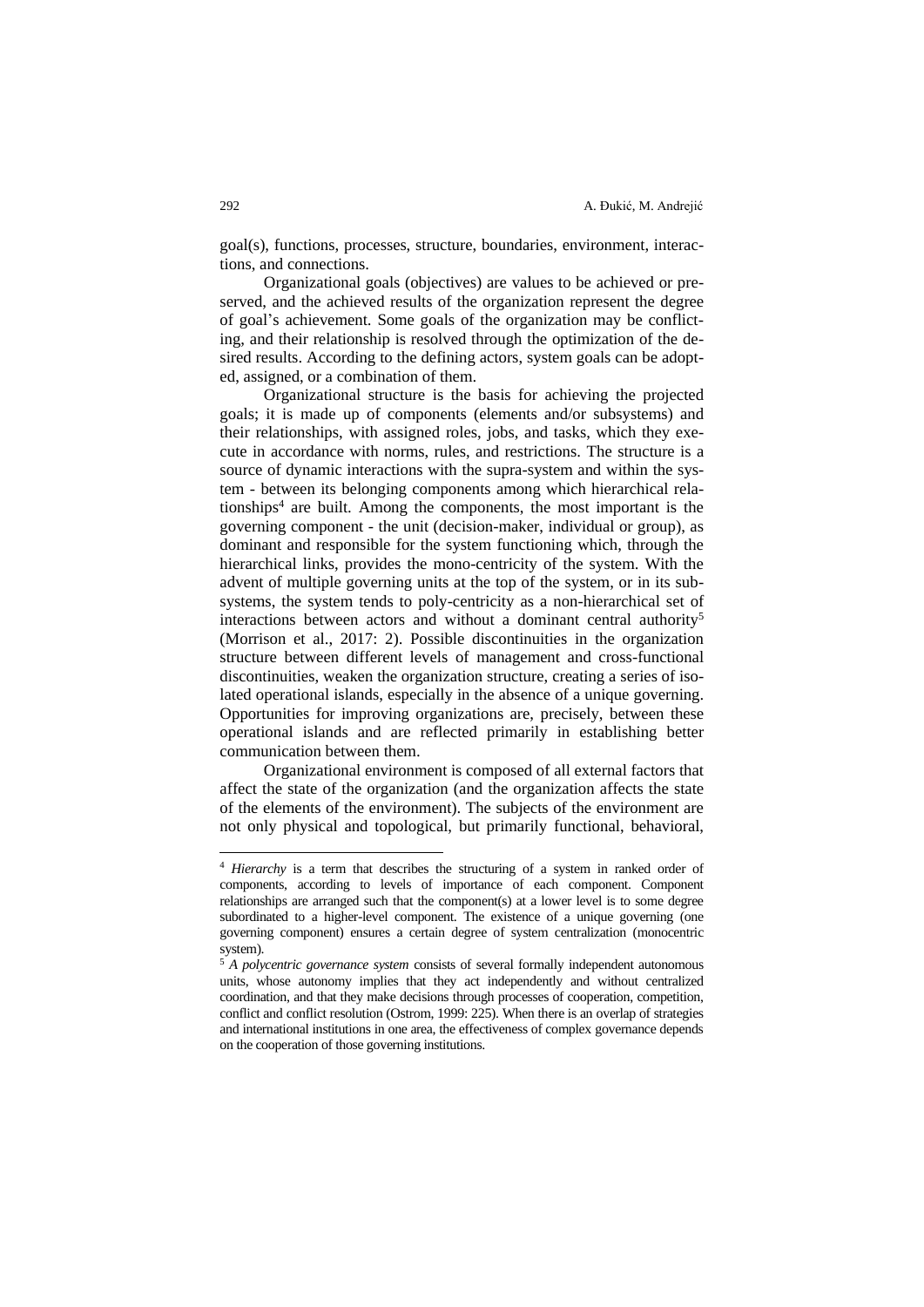and communicational (Cilliers, 2001: 5); they are other systems, events, processes, space, time, legal instruments, and others. The permeable system boundaries allow the system to obtain the necessary input resources (information, finances, material, etc.) and to get output resources at the system's exit, as a consequence of the processes in the system (information, products, or other resources). System *input* means any action directed at the system, and system *output* - any action that originates from the system (Kast & Rosenzweig, 1972: 450). Information about the processes in the system and the achieved effects on the output, represents *feedback* and provides a new influence on the system through input changes to correct the process and achieve projected results. The concept of feedback is generally defined as part of a system (Skytter, 2005: 87-89), but external influences (elements of the environment) usually occur affecting the system inputs and changing its state, by modifying the outputs.

## *THE EUROPEAN MECHANISM FOR COMBATING HUMAN TRAFFICKING AS AN ORGANIZATIONAL SYSTEM*

The renewed interest in human trafficking at the end of the last century initiated the creation of regional instruments for CHT, in addition to the global ones. The EM was created to address organized and multidisciplinary combat against human trafficking in Europe. This requires special efforts and skills, actors of different knowledge and fields of work (law enforcement, judiciary, social and health care, civil society, and media) and their coordination. Most countries in Europe, at the end of the 20<sup>th</sup> century, were unable to efficiently combat human trafficking in their territory or the problem was treated as less important. The lack of harmonization between the legal systems of states or even the refusal of individual states to acknowledge the existence of trafficking (Savona & Stefanizzi, 2007: 2) hindered the adequate response and cooperation of states in solving this problem.

## *Normative Framework and Objectives of Building the European Mechanism*

The first step in creating a unified and comprehensive system - the mechanism for CHT in Europe - was the adoption of the CoE Convention in 2005. The Convention upgrades on existing international instruments, primarily on the UN Protocol, but also exceeds accepted standards and introduces additional measures for the protection of victims. It has been ratified by all European countries except Russia (28 EU members and 19 non-members), committing themselves to regulate this area in national legislations and to build NMs as components of EM. The Convention, as a binding instrument, provides the so-called 'hard law', establishes a monitoring system and the possibility of holding each member state ac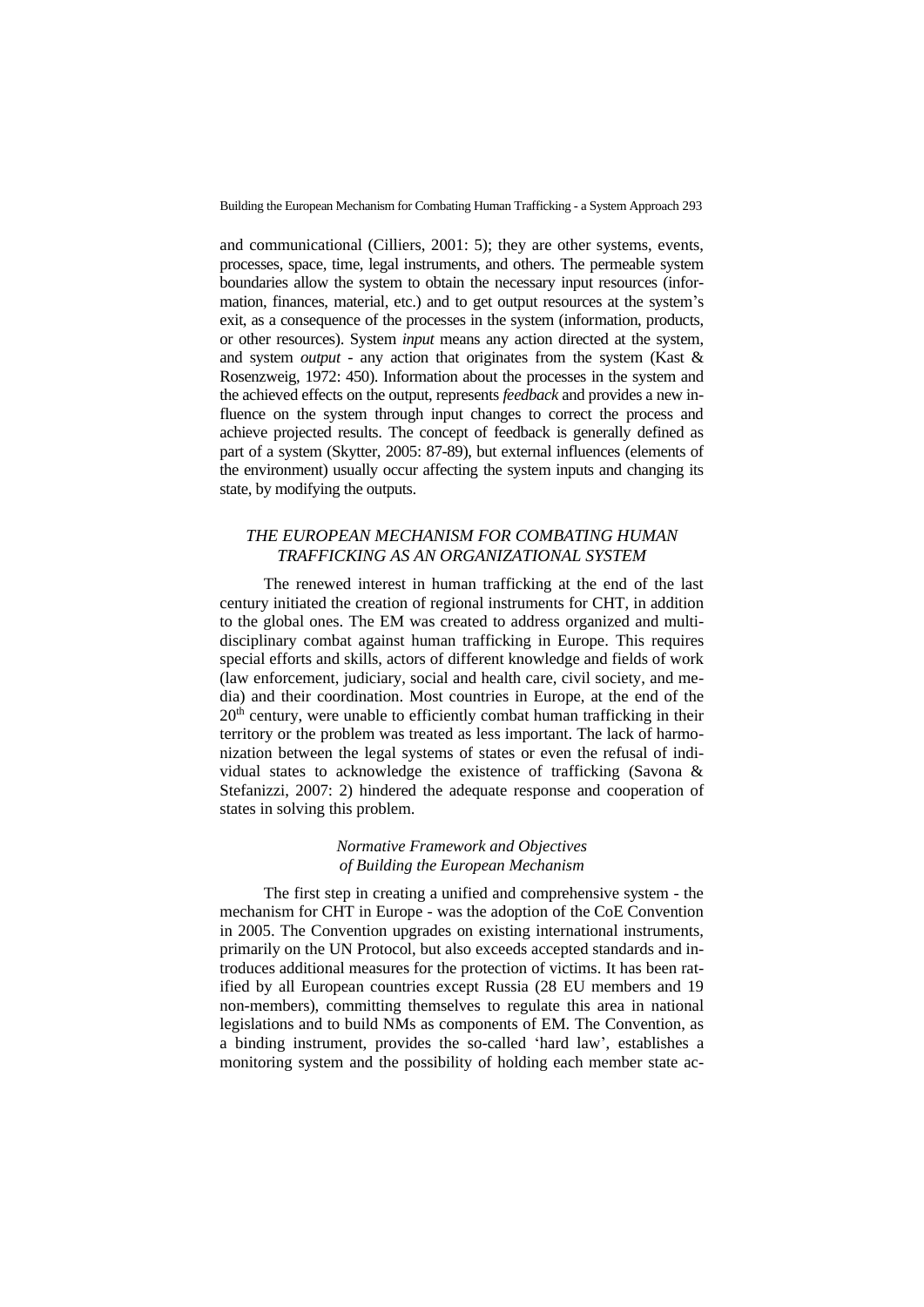countable for default on commitments (Piotrowicz, 2017: 41). An important document for the construction of the mechanism is also the EU Directive as a binding instrument for the EU member states as well as for the state signatories to the EU association agreements. The Directive adopts an integrated and holistic approach to CHT based on human rights and includes actions in third countries (countries of origin and transit of victims) (EU, 2011: 1). The EU oversees the implementation of CHT instruments through its bodies, but also provides financial and other assistance to countries to strengthen NMs.

The overall objective of EM creation $6$  is not only legislative measures but also the totality of multidisciplinary measures and activities covering the prevention of human trafficking and victim assistance and protection. The subsystem of objectives includes: preventing and combating human trafficking; protecting and assisting victims and witnesses; ensuring effective investigation and prosecution of perpetrators; and, the promotion of international cooperation (CoE, 2005: 1), indicating the application of a multidisciplinary and holistic approach in defining them. Due to the existence of more relevant objectives, the adopted strategy for CHT endeavored to ensure a balance between criminalization, the investigation's efficiency and human rights protection, including the gender equality of victims. To a large extent, the EM objectives subsystem has been designed for states as the carriers of primary activities for establishing and/or strengthening policies and programs for CHT (CoE, 2005). On this basis, states have defined obligations to establish and upgrade NMs in accordance with real needs.

#### *Boundaries and Environment of the European Mechanism*

Between the structure, boundaries, and environment of the mechanism, there is a direct interdependence and conditionality. The EM structure includes organizational components (CoE, EU and OSCE bodies, NGOs, and countries - NMs), their links and relationships (formal and informal) and related regulations, and the system boundaries and environment are determined in relation to it. To define the environment, a combination of two basic concepts was applied in the paper: an objective and an enacted environment (Mele et al., 2010: 130-131). *The objective environment* (elements are material entities) comprises all non-member countries of the CoE Convention, that is, the system as basic components contains countries located geographically on the European continent; it is

<sup>6</sup> The objectives of the EM have been adopted within the CoE Convention and the objectives of the NMs have been assigned in part by the CoE Convention ratification and partly are adopted according to real threats and needs in national contexts and they are changeable over time.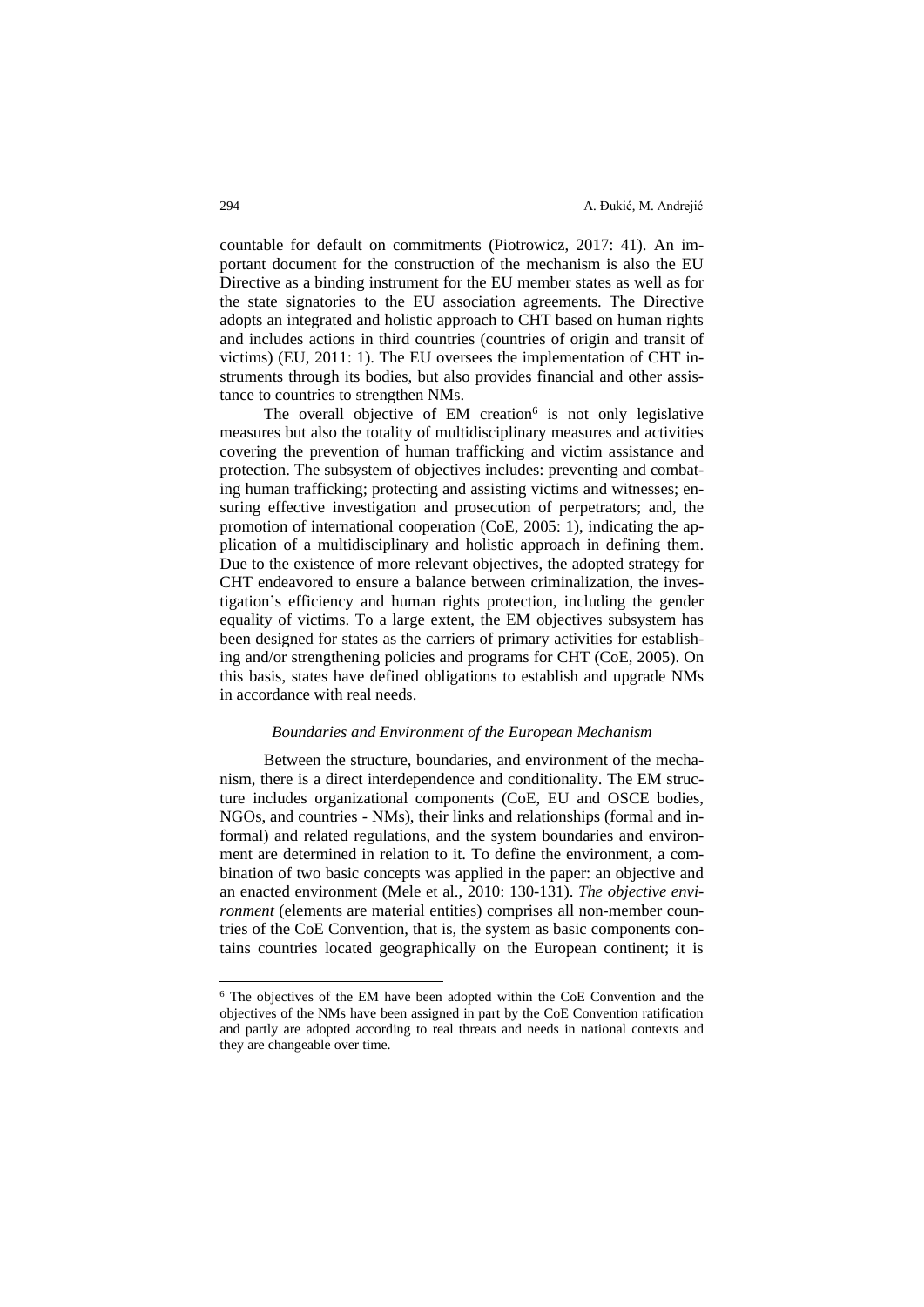significant because some countries of the environment are countries of origin and/or transit of a large number of victims. *The enacted environment* of the mechanism includes legal instruments and institutions with which the mechanism interacts, regardless of geographical space. The most important elements of an enacted environment are international regimes (e.g. Universal Declaration of Human Rights, UN Convention, UN Protocol), international institutions (e.g. UNODC, UNHCR, UN.GIFT, ICAT, ILO), NGOs, the private sector, as well as the political, economic and cultural environment. The combined approach of defining the environment places EM and the Member States (NMs) in a set of international relations with countries outside Europe and in defined and accepted relations with international organizations and agencies relevant for CHT, in accordance with applicable international legal instruments.

In defining the environment and/or boundaries of the mechanism, particular consideration should be given to the place of human trafficking as a process, that is, whether trafficking is part of the mechanism or its environment, with answers to the questions: is trafficking relevant to the mechanism and whether it is under its control. Human trafficking is significant for EM, as it is the sole reason for its organization, but the mechanism does not have control over the processes and different systems of trafficking, which means that trafficking is not a component of EM. However, the mechanism has control over individual segments, i.e. victims or potential victims, who are identified and who are given assistance and protection, as well as the traffickers identified and put under control by law enforcement and judicial authorities. Therefore, trafficking can only be seen as a process that is outside the mechanism and is also an input into the mechanism, either as information on human trafficking flows or as identified victims and traffickers available to the subjects of the mechanism.

## *THE STRUCTURE AND THE FUNCTIONING OF THE EUROPEAN MECHANISM*

The structure of the EM cannot be viewed only within the system established under the CoE Convention, as the real mechanism is also made up of bodies formed within the EU and the OSCE, with which states and NMs interact in parallel. The most important components of EM (Figure 1), in addition to countries, civil society organizations and private sector partners, according to governing function holders, are:

Council of Europe:

▪ *Committee of the Parties* – the political body composed of member states' representatives of the CoE Convention (CoE, 2005: art. 37);

▪ *Group of Experts on Action against Trafficking in Human Beings (GRETA)* – a multidisciplinary technical body of the CoE, with the mandate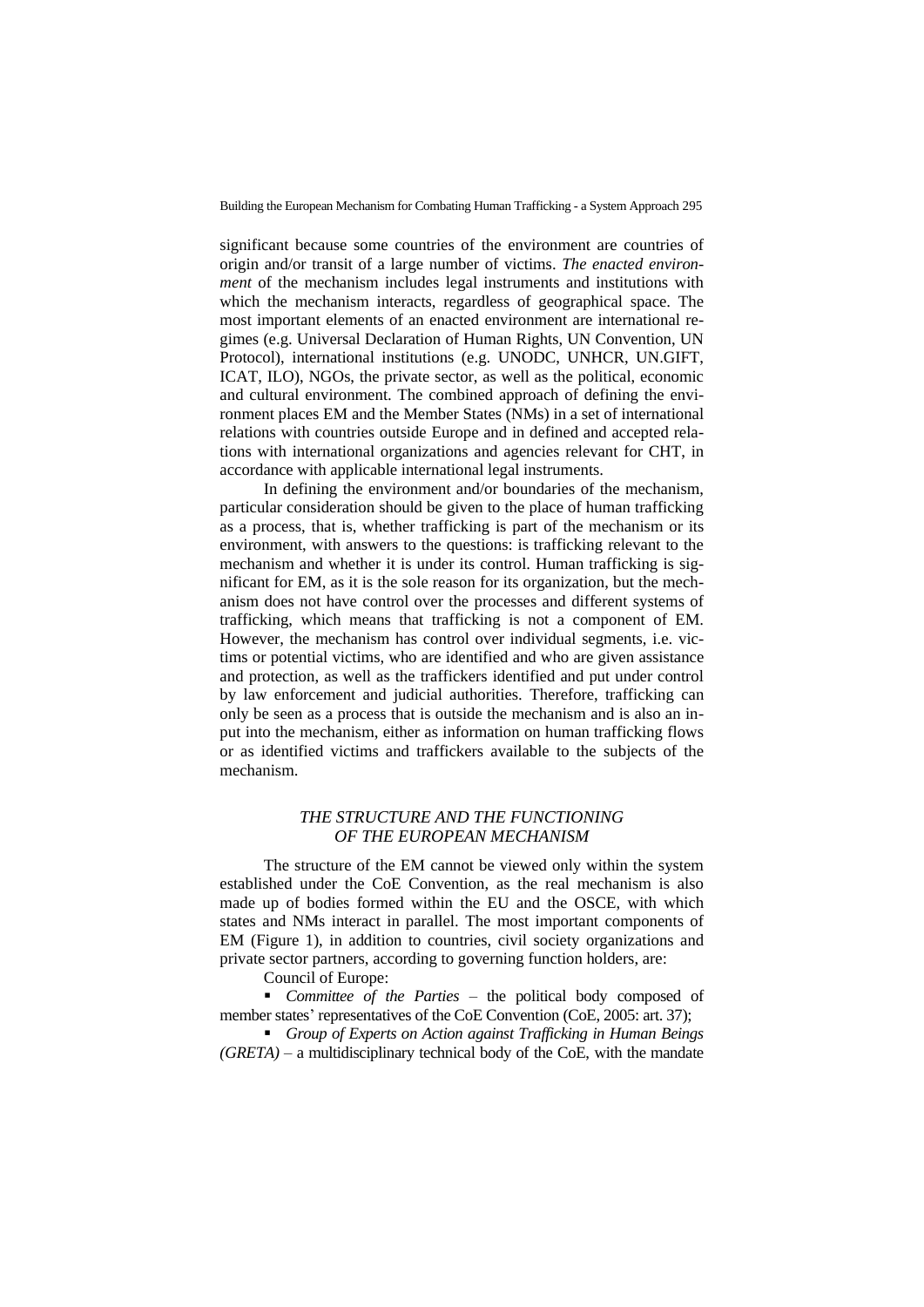

to monitor and evaluate the implementation of the CoE Convention (CoE, 2005: art. 36);

*Figure 1. European mechanism for CHT as a system*

European Union:

■ *EU Anti-Trafficking Coordinator (EU ATC)* – responsible for coordination and coherence between EU institutions and agencies, Member States, international actors, and development of EU policies for CHT (EC, 2019);

▪ *European Multidisciplinary Platform Against Criminal Threats – Trafficking in Human Beings (EMPACT THB)* designed to combat organized and serious crime in the field of human trafficking and to strengthen cooperation between relevant services of EU countries, institutions and agencies, as well as third countries (Europol, 2019);

▪ *Coordination Network of the EU Agencies*' *contact points on THB (CN EU Agencies*' *THB)* – formed from ten EU agencies relevant for CHT in the domain of police, justice, asylum, and others, committed to work together in CHT (EC, 2019);

■ *Civil society organizations* – The basic platforms that associate organizations from Europe and other regions are the *EU Civil Society Platform against THB* and *ePlatform against THB* (EC, 2019);

Organization for Security and Co-operation in Europe:

■ *Office of the Special Representative and Co-ordinator for Combating Trafficking in Human Beings (*O*SR/CTHB)* represents the OSCE,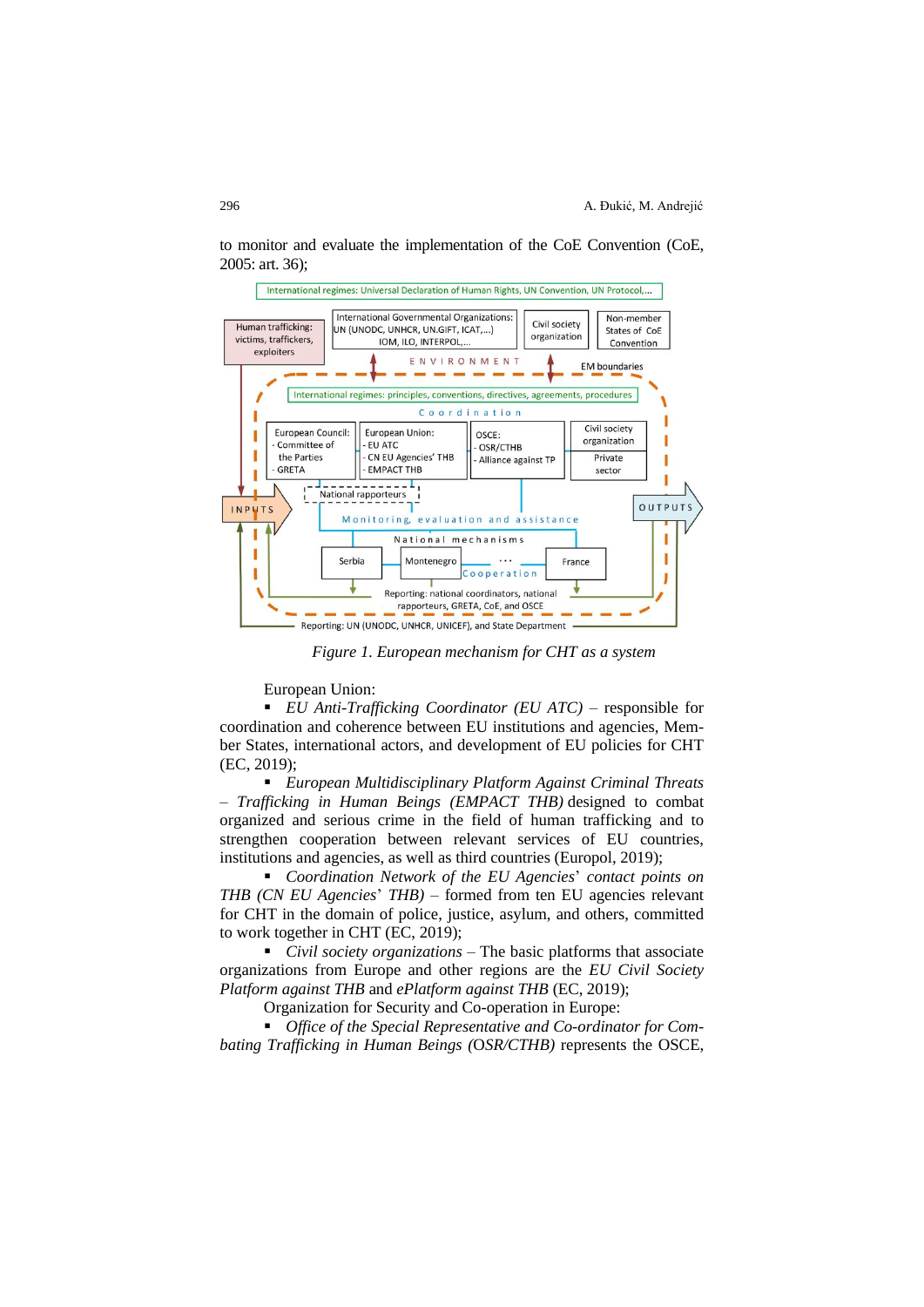coordinates the work of OSCE structures and institutions and assists Member States (OSCE, 2019);

■ *Alliance against Trafficking in Persons* is a broad international forum, under OSCE mandate, involving international, non-governmental and inter-governmental organizations for CHT (OSCE, 2020).

*States - national mechanisms.* The results of the organizational system are achieved (or not achieved) horizontally (cross-functional), not hierarchically. Therefore, in the EM the focus must be on the horizontal dimension, i.e. that NMs efficiently carry out the projected activities and cooperate. NMs as components of EM have different structures, depending on economic development, organizational level of the police and judicial system, social protection level, care for human rights and others.

*The functioning of the EM* is based on the international regimes (principles, norms, and procedures) contained in conventions, agreements, recommendations, and on national levels - on national laws and procedures. The main subjects of the mechanism established under the CoE Convention were the States (NMs) and the CoE institutions (Committee of the Parties and GRETA) as the unique governing component of the system. That defined the mechanism as mostly a monocentric system, especially in relation to non-EU countries. With the strengthening of EU institutions and the more active role of the OSCE, the mechanism has increasingly taken on the characteristics of a polycentric complex system. In such circumstances, mechanism governing is characterized by a combination of autonomous behavior and flexible interrelationships of governing components, although the system was originally designed as hierarchical and monocentric. The negative consequences of polycentric governance are diminished by the unity of the projected goals and the great overlap between the CoE, EU and OSCE CHT strategies, as well as the enviable level of construction and efficiency of NMs in most countries. There is a need for greater cooperation, coordination of policies and activities of states and the governance function holders. However, for this activity there is no official body (such as ICAT in the UN), nor is it assigned to any of the existing coordinators or GRETA.

According to the GRETA report, CHT is one of the priority areas of co-operation between the CoE and the OSCE, but co-operation "which has continued to strengthen" is mainly based on participation in conferences and other events organized by one of these institutions, the coordination of working visits states and collecting data on NMs functioning (CoE, 2019: 34). The cooperation between GRETA and the EU bodies is based only on individual exchanges of experience and opinions on some current topics such as the structures of organized crime groups or the role of civil society actors in the CHT (CoE, 2019: 34). Such individual events do not represent the cooperation necessary for the efficient governing and development of EM, given the scale of human trafficking and the new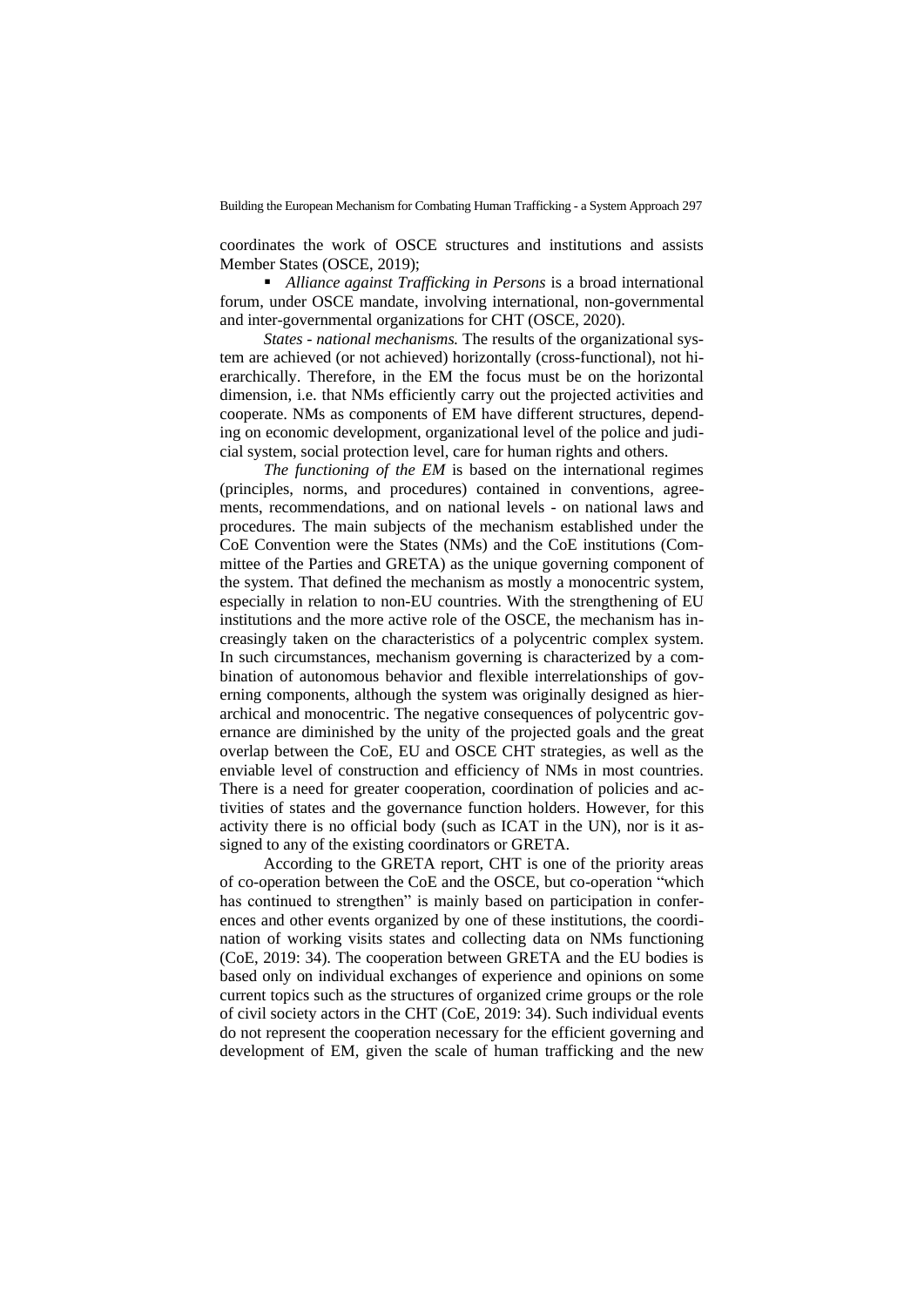methods and technologies applied by traffickers. For example, no report mentions the joint work of expert teams and other activities to refine CHT strategies and policies or the impact of a complex governance mechanism on NMs. Conditionally seen, these interrelationships of governing units create three hierarchically structured systems with common components – NMs, and generally unique goals, which negatively affects the effectiveness of NMs due to multi-party engagement and increased administration.

Intrinsic and extrinsic feedback, as an incentive for maintaining the stability and efficiency of the system, is provided by reports of national coordinators and rapporteurs and monitoring by GRETA, the EC, the OSCE, and the State Department. The results of the mechanism's functioning, as an output from the system, can be used to assess efficiency and effectiveness of EM and NMs, based on indicators of financial and human resources, identified and cared victims, the importance of interrupted flows of trafficking, identified and sanctioned traffickers and others. In the available official acts of the CoE, EU or OSCE, the evaluations of the overall efforts of EM are mostly generalized, while assessments of the functioning of the NMs, as well as recommendations for their further development, are more detailed. According to the EC and State Department ratings for 2018, most states in Europe have made progress over the previous period in shaping their NMs and implementing measures for CHT. The basic failures of NMs' functioning lie in the impunity of traffickers and the identification of victims and their limited access to rights of protection, compensation, and non-impunity (EC, 2018; Department of State, 2019).

## *CONCLUSION*

Human trafficking has become an international problem that is burdensome for all states, which has prompted societies to launch various initiatives to prevent, direct, control and eradicate this negative complex phenomenon. An adequate response to the increased scope of human trafficking at the world level is based on the 2000 UN Convention and the Supplementary Protocol. The most significant step at the regional level in Europe, was made in 2005 with the adoption of the CoE Convention and its ratification by European states, which shaped the multi-year initiative of European states and international organizations to work together in CHT. The CoE Convention and the subsequent EU Directive adopted an integrated and holistic approach in CHT, as a basis for the organization of EM, harmonization of national legislation, and the construction of NMs. From the aspect of general system theory, it can be concluded that a set of conventions, directives, agreements, national laws, protocols, and procedures, existing European subjects and national bodies and institutions, involved civil society organizations and the private sector for CHT, and their relations, constitute a unique organizational system.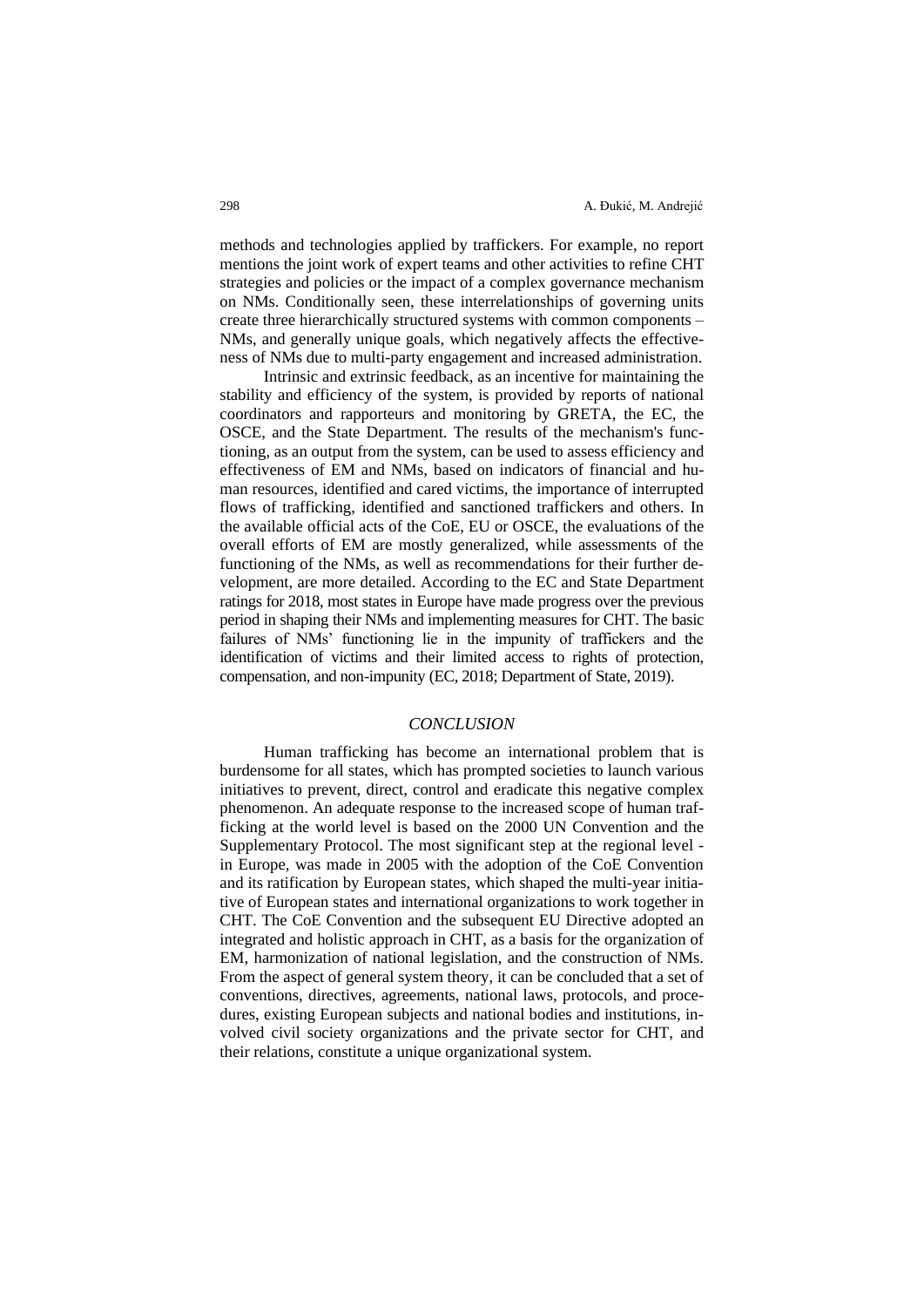The European mechanism is designed to enable multidisciplinary identification, definition, and implementation of measures, activities, and procedures, related to trafficking in the domain of criminal law, active prevention of trafficking, assistance to victims, and their protection. It provides a unique approach to the content of combating human trafficking on national levels, the extension of national legislation and mechanisms. The Mechanism promoted cooperation among the states and made progress within the law enforcement and judicial authorities in combating human trafficking when it has an organized and transnational character.

The existence of three governing units in the mechanism (CoE, EU, OSCE) makes it an imperfect organizational system and requires greater cooperation and better coordination of policies and activities among them, especially due to the lack of a unique coordinating body. From the point of view of NMs, due to monitoring, evaluation and obligations toward more governing subjects, the interactions of NMs with these units are complex for all European countries, less for members, and more for non-members and candidates for EU accession. In the absence of the necessary level of coordination of the governing units, their relationship must be directed at expanding cooperation and building a common strategy, norms, rules, and decision-making principles. However, the unity of the NMs' objectives and the EM's government units reduce the negative impacts on the execution of the projected EM's mission. Strengthening EU institutions, establishing co-operation with third countries in the field of justice and police, as well as financial and other assistance to countries to upgrade NMs, strengthens EU interactions with the Member States and non-member countries, making EU institutions for CHT a potentially dominant component of the mechanism.

Although no accessible document can be extracted assessing the effectiveness and efficiency of the overall mechanism, partial data such as the number of reported, identified, and cared victims, the number of convicted persons or NMs' ratings, show significant progress in the functioning of the mechanism. According to the State Department, as an independent institution, most European countries fully meet the minimum standards required for CHT or their governments make significant efforts to reach those standards.

The needs of the practice, the demands of time and contemporary trends in science and operational practice indicate the need for a multidisciplinary approach and holism in the studies of phenomena, processes, and systems; general system theory, especially system approach as its methodological procedure, are well suited for this purpose. Significant improvements in existing solutions or in the design of new ones can be achieved by respecting the unity of matter, information and measure, as this provides complete knowledge as opposed to fragmentary and factually knowledge that creates a kaleidoscopic picture of objective reality.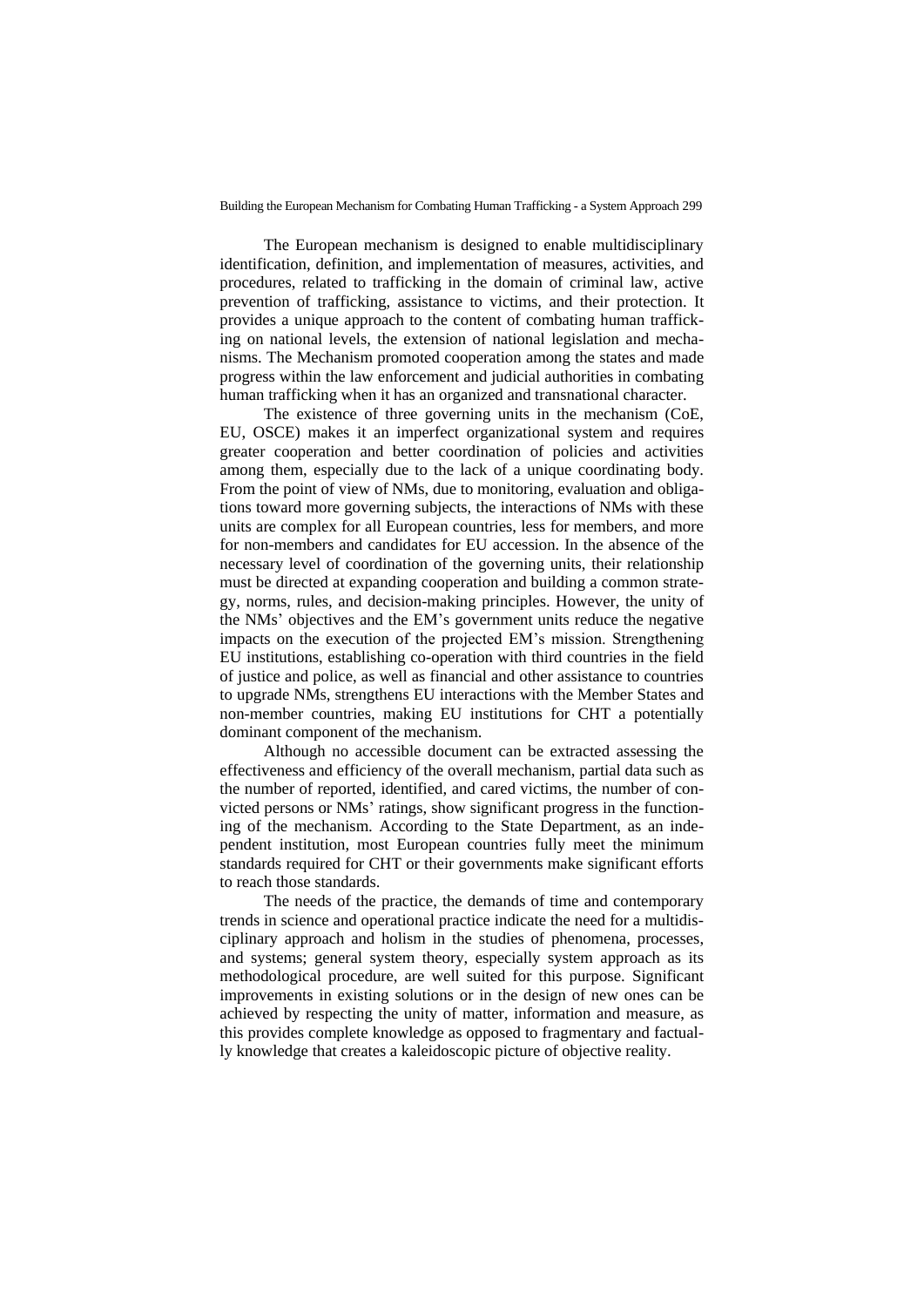### *REFERENCES*

- Andrejić, M., Milenkov, M. (2019). Logistika u sistemu odbrane [Logistics in the defence system], knjiga 1. Beograd: Univerzitet odbrane i MC Odbrana.
- Bailey, E. R. (1970). An Application of General Systems Theory to the Determination of the Nature of Accounting. USA, Baton Rouge: Louisiana State University.
- Churchman, C. W. (1986). Sistemski pristup [System approach]. Zagreb: Centar društvenih djelatnosti.
- Cilliers, P. (2001). Boundaries, hierarchies and networks in complex systems. International Journal of Innovation Management, 5(02), 135-147.
- Council of Europe (CоE). (2005). Council of Europe Convention on Action against Trafficking in Human Beings. Warsaw: Council of Europe.
- Council of Europe (CоE). (2019). 8th General Report on GRETA's Activities. Strasbourg: Council of Europe.
- Department of State. (2019). Trafficking in Persons Report june 2019. Washington DC: Department of State.
- European Commission (EC). (2018). Second report on the progress made in the fight against trafficking in human beings (2018) as required under Article 20 of Directive 2011/36/EU on preventing and combating trafficking in human beings and protecting its victims. Brussels: European Commission.
- European Commission (EC). (2019). Together Against Trafficking in Human Beings. https://ec.europa.eu/anti-trafficking/node/1\_en. 20.11.2019.
- European Union (EU). (2011). Directive 2011/36/EU of the European Parliament and of the Council of 5 April 2011 on preventing and combating trafficking in human beings and protecting its victims, and replacing Council Framework Decision 2002/629/JHA. Official Journal of the European Union (15.04.2011), 101, 1- 11.
- Europol. (2019). EU Policy Cycle EMPACT: Robust action to target the most pressing criminal threats. https://www.europol.europa.eu/empact. 25.09.2019.
- Kast, E. F., & Rosenzweig, E. J. (1972). General Systems Theory: Applications for Organization and Management. Academy of Management Journal, 15(4), 447-465.
- Mele, C., Pels, J., & Polese, F. (2010). A brief review of systems theories and their managerial applications. Service Science, 2(1-2), 126-135.
- Morgan, P. (2005). The idea and practice of systems thinking. Netherlands, Maastricht: European Centre for Development Policy Management.
- Morrison, T. H., Adger, W. N., Brown, K., Lemos, M. C., Huitema, D., & Hughes, T. P. (2017). Mitigation and adaptation in polycentric systems: sources of power in the pursuit of collective goals. Wiley Interdisciplinary Reviews: Climate Change, 8(5), 1-16.
- Organization for Security and Co-operation in Europe (OSCE). (2019). 2018-19 Report of the Special Representative and Co-ordinator for Combating Trafficking in Human Beings. Vienna: OSCE.
- Organization for Security and Co-operation in Europe (OSCE). (2020). Alliance against Trafficking in Persons. https://www.osce.org/secretariat/107221. 15.01.2020.
- Ostrom, V. (1999). The meaning of American federalism: Constituting a selfgoverning society. San Francisco: Institute for Contemporary Studies.
- Piotrowicz, R. (2017). The European legal regime on trafficking in human beings. In R. Piotrowicz, C. Rijken, & B. H. Uhl (Eds.), Routledge handbook of human trafficking (pp. 41-51). London: Routledge.
- Savona, U. E. & Stefanizzi, S. (2007). Introduction . In E. U. Savona & S. Stefanizzi (Eds.), Measuring Human Trafficking Complexities And Pitfalls (pp. 1-4). Berlin: Springer Science & Business Media.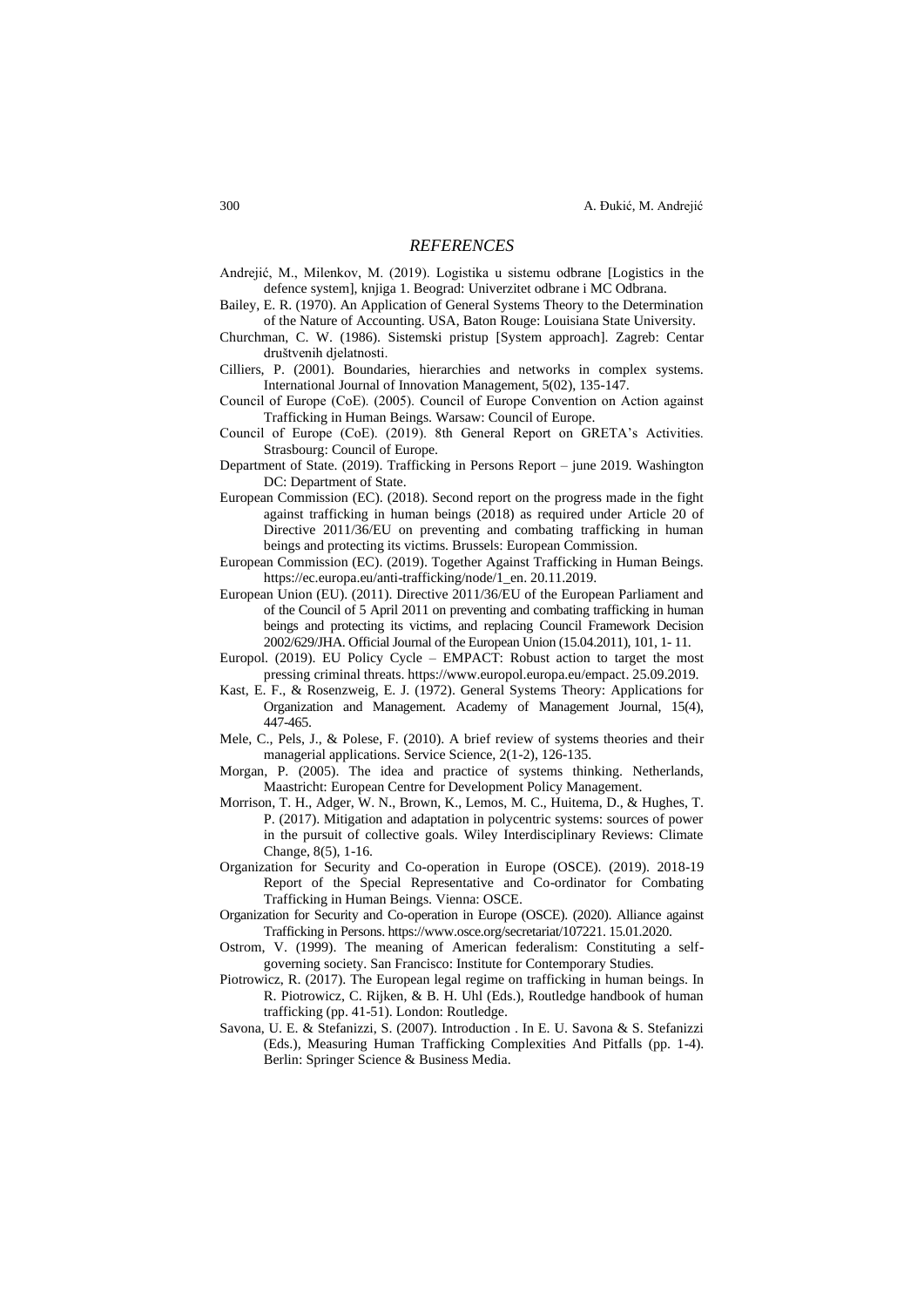- Skyttner, L. (2005). General Systems Theory: Problems, Perspectives, Practice. London: World Scientific Publishing Co. Pte. Ltd.
- United Nations Office on Drugs and Crime (UNODC). (2000). United Nations Convention against Transnational Organized Crime and the Protocols Thereto. Palermo: United Nations.
- United Nations Office on Drugs and Crime (UNODC). (2018). Global Report on Trafficking in Persons 2018. New York: United Nations.

## **ИЗГРАДЊА ЕВРОПСКОГ МЕХАНИЗМА ЗА БОРБУ ПРОТИВ ТРГОВИНЕ ЉУДИМА – СИСТЕМСКИ ПРИСТУП**

#### **Анђелија Ђукић<sup>1</sup> , Марко Андрејић<sup>2</sup>**

<sup>1</sup>Институт за стратегијска истраживања, Универзитет одбране у Београду, Београд, Србија

<sup>2</sup>Војна академија, Универзитет одбране у Београду, Београд, Србија

### **Резиме**

Трговина људима, према опште прихваћеној дефиницији из Протокола УН (2000), је сложен процес који се састоји од радње (врбовање жртава и др.), средства (употреба силе и др.) и сврхе (експлоатација проституције и др.). Сложеност појаве захтева адекватан приступ супротстављању заснованом на дијалектичком јединству теорије и праксе. Са циљем мултидисциплинарног одговора на трговину људима у Европи, развијен је регионални механизам – Европски механизам за борбу против трговине људима, на основу Конвенције Савета Европе о борби против трговине људима (2005) и Директиве ЕУ о спречавању и сузбијању трговине људима и заштити њених жртава (2011). Изградња ефективног, целовитог и мултидисциплинарног механизма заснована је на већој примени научног приступа, хармонизацији правних система и усаглашеном деловању држава, чиме се постиже синергијски ефекат.

Системски приступ као методолошки приступ и системска анализа као методолошки поступак, пружају добре могућности за системско скенирање механизма. Европски механизам се разматра као комплексан, отворен, динамичан и стохастичан организациони систем, у који су, као компоненте, имплементиране све државе Европе (осим Русије), са циљем анализе његових основних параметара: циљева, структуре и окружења, као и функционисања. Општи циљ механизма је доношење и примена мултидисциплинарних мера, активности и поступака (процедура) које се односе на трговину људима, у домену кривичног права, активног спречавања трговине људима, помоћи жртвама и њихове заштите. Структуру механизма сачињавају органи Савета Европе, ОЕБС и ЕУ, национални механизми европских држава, организације цивилног друштва и приватни сектор и њихове везе и односи. Пропусне границе система омогућавају интеракције са окружењем које чине неевропске државе и инструменти и институције са којима је механизам у интеракцији, без обзира на географску локацију. Трговина људима као појава због које механизам постоји је део окружења, осим идентификованих жртава и трговаца који су под контролом механизма.